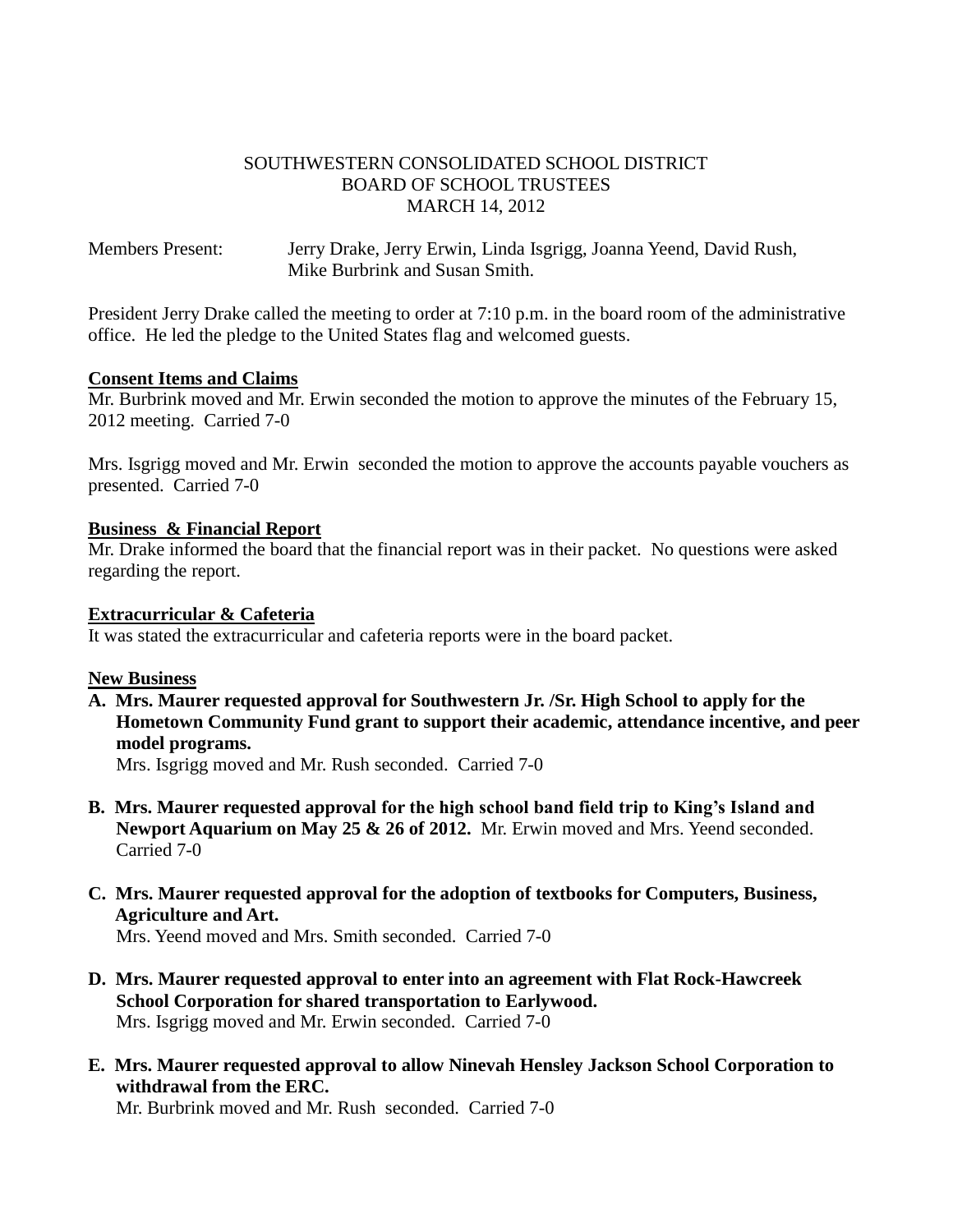**Mrs. Maurer also asked that the board allow Southwestern to purchase two additional seats for the ERC.**

Mr. Burbrink moved and Mr. Erwin seconded. Carried 7-0

**F. Mrs. Maurer presented the Corporation Test Policy (first reading).** This item will be acted upon next month.

## **Other**

**G. Mrs. Maurer asked that two board members volunteer to be on the negotiation committee.** Mr. Burbrink and Mrs. Isgrigg volunteered.

 **Mr. Tarplee presented a quote from Hubler Ford for \$2,291.37 to fix our 1996 Ford van.** After some discussion the board decided that \$1,500.00 would be the most that Southwestern will spend on the repair of this vehicle.We will get more estimates. Mr. Erwin moved and Mr. Rush seconded. Carried 7-0

 **Mr. Tarplee presented a quote for roof repairs or possibly replacing the roof on the Administration Building.** No action was taken at this time.

# **Reports & Presentations**

**A. Lydia Davidson presented Safe to Talk.** Safe to Talk is a school tipline where students can use the web or text messaging to report things like bullying, violence, drug abuse, or vandalism. Safetalk will be free for the first year through a donation from Community Aspirations. Then it will cost \$300.00 annually. Mr. Burbrink moved that Southwestern accept the donation from Community Aspirations to provide Safetalk free for one year. Mrs. Yeend seconded. Carried 7-0

 Mrs. Davidson is the Community Aspirations Director. She also informed the board about JumpStart, a Kindergarten readiness program.

## **Principals Reports**

Mrs. Blake informed the board that report cards go out on March  $16<sup>th</sup>$ . Blood drive is tomorrow, March 15<sup>th</sup>. March 15<sup>th</sup> is also the Mid Hoosier Conference Academic Meet at South Decatur. The music department is presenting Dinner & a Show on the 16th. Kaitlyn Smith and Courtney McKenney will represent Southwestern in the annual Hospice St. Patrick's Day Fling. Jr. High awards with be held in the high school gym on March 19<sup>th</sup> and Sr. High awards in the gym on the  $20<sup>th</sup>$ . The Spartners are really working hard for the school. Attendance is at 97%. Mrs. Blake congratulated the girl's basketball team on their awesome season.

Mrs. Noesges informed the board about Family Fitness Night on the  $15<sup>th</sup>$ , IREAD  $3<sup>rd</sup>$  quarter awards on the 21<sup>st</sup>, Kindergarten round-up on the  $22<sup>nd</sup>$ , and spring break the  $26<sup>th</sup>$  through the  $30<sup>th</sup>$ . The elementary raised \$937.50, and also collected can food and school supplies for the tornado victims. Mrs. Chase's  $5<sup>th</sup>$  grade class won the attendance competition with 99.39% attendance rate.

### **Personnel**

- **A. Staff Resignations –** None
- **B. Mrs. Maurer asked that the board approve the hiring of Julie Tatlock as nurse for \$35,000.00 with a 184 day contract. She also asked they approve the hiring of Troy Baute as part-time technology assistant at \$15 per hour, no benefits. Mrs. Maurer asked the board approve**